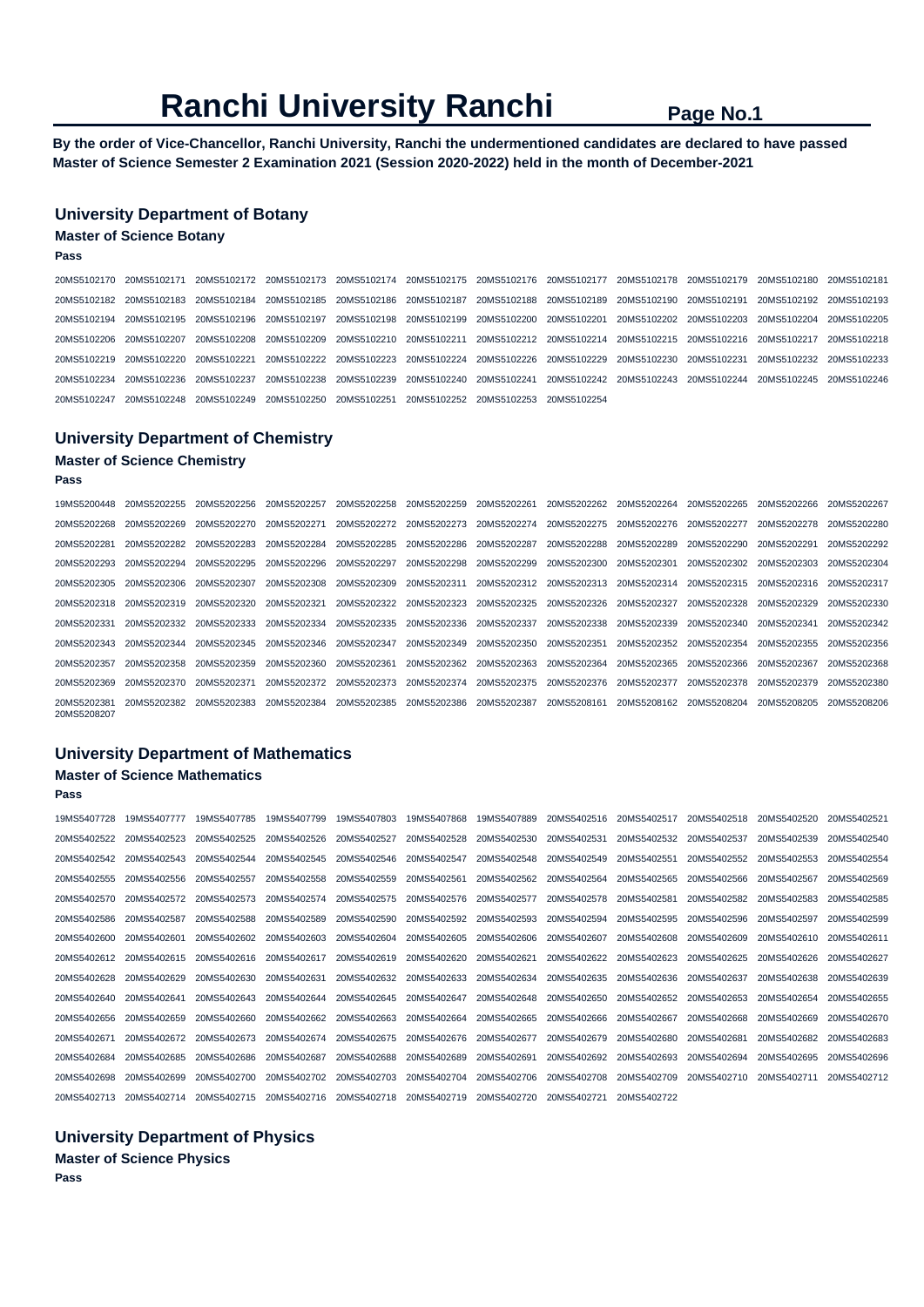## **Ranchi University Ranchi** Page No.2

## **By the order of Vice-Chancellor, Ranchi University, Ranchi the undermentioned candidates are declared to have passed Master of Science Semester 2 Examination 2021 (Session 2020-2022) held in the month of December-2021**

18MS5501755 20MS5502723 20MS5502724 20MS5502725 20MS5502726 20MS5502727 20MS5502728 20MS5502729 20MS5502730 20MS5502731 20MS5502732 20MS5502733 20MS5502734 20MS5502735 20MS5502736 20MS5502737 20MS5502738 20MS5502739 20MS5502740 20MS5502741 20MS5502743 20MS5502744 20MS5502745 20MS5502747 20MS5502748 20MS5502749 20MS5502751 20MS5502752 20MS5502753 20MS5502754 20MS5502755 20MS5502756 20MS5502758 20MS5502760 20MS5502761 20MS5502762 20MS5502763 20MS5502765 20MS5502766 20MS5502767 20MS5502768 20MS5502770 20MS5502771 20MS5502772 20MS5502773 20MS5502774 20MS5502775 20MS5502776 20MS5502777 20MS5502779 20MS5502780 20MS5502781 20MS5502782 20MS5502783 20MS5502784 20MS5502786 20MS5502787 20MS5502789 20MS5502791 20MS5502792 20MS5502793 20MS5502794 20MS5502796 20MS5502797 20MS5502798 20MS5502799 20MS5502800 20MS5502801 20MS5502802 20MS5502803 20MS5502804 20MS5502805 20MS5502807 20MS5502808 20MS5502809 20MS5502810 20MS5502812 20MS5502813 20MS5502814 20MS5502815 20MS5502817 20MS5502818 20MS5502820 20MS5502821 20MS5502822 20MS5502823 20MS5502824 20MS5502826 20MS5502827 20MS5502828 20MS5502829 20MS5502830 20MS5502831 20MS5502832 20MS5502833 20MS5502835 20MS5502836 20MS5502837 20MS5502838 20MS5502841 20MS5502842 20MS5502843 20MS5502845 20MS5502846 20MS5502848 20MS5502849 20MS5502851 20MS5502852 20MS5502855 20MS5502856 20MS5502857 20MS5502858 20MS5508167

## **University Department of Zoology Master of Science Zoology**

## **Pass**

| 19MS5700174 | 20MS5702893                                    | 20MS5702894             | 20MS5702895             | 20MS5702896 20MS5702897                                                             |             |                                                             | 20MS5702898 20MS5702899 20MS5702900 20MS5702901 |             | 20MS5702903             | 20MS5702904 |
|-------------|------------------------------------------------|-------------------------|-------------------------|-------------------------------------------------------------------------------------|-------------|-------------------------------------------------------------|-------------------------------------------------|-------------|-------------------------|-------------|
| 20MS5702905 | 20MS5702906                                    |                         |                         | 20MS5702908 20MS5702909 20MS5702910 20MS5702911                                     |             |                                                             | 20MS5702912 20MS5702913 20MS5702914 20MS5702915 |             | 20MS5702916 20MS5702917 |             |
| 20MS5702918 | 20MS5702919                                    | 20MS5702920 20MS5702921 |                         | 20MS5702922 20MS5702923                                                             |             |                                                             | 20MS5702924 20MS5702926 20MS5702927             | 20MS5702928 | 20MS5702929             | 20MS5702930 |
| 20MS5702931 | 20MS5702932                                    |                         |                         | 20MS5702933 20MS5702934 20MS5702935 20MS5702936 20MS5702937 20MS5702938 20MS5702939 |             |                                                             |                                                 | 20MS5702940 | 20MS5702941             | 20MS5702942 |
| 20MS5702943 | 20MS5702944                                    | 20MS5702945             | 20MS5702946 20MS5702947 |                                                                                     | 20MS5702948 | 20MS5702949                                                 | 20MS5702950 20MS5702951                         | 20MS5702952 | 20MS5702953             | 20MS5702954 |
| 20MS5702955 | 20MS5702956                                    | 20MS5702957             |                         | 20MS5702958 20MS5702959 20MS5702960 20MS5702961                                     |             |                                                             | 20MS5702962 20MS5702963                         | 20MS5702964 | 20MS5702965             | 20MS5702966 |
| 20MS5702967 | 20MS5702968                                    |                         |                         | 20MS5702969 20MS5702970 20MS5702971                                                 |             | 20MS5702972 20MS5702974 20MS5702975 20MS5702976 20MS5702977 |                                                 |             | 20MS5702978             | 20MS5702979 |
| 20MS5702980 | 20MS5702981                                    |                         |                         | 20MS5702982 20MS5702983 20MS5702984                                                 | 20MS5702985 |                                                             | 20MS5702986 20MS5702987 20MS5702988             | 20MS5702989 | 20MS5702990             | 20MS5702991 |
| 20MS5702992 | 20MS5702993                                    | 20MS5702994             |                         | 20MS5702995 20MS5702996                                                             | 20MS5702997 |                                                             | 20MS5702998 20MS5702999 20MS5703000             | 20MS5703001 | 20MS5703002 20MS5703003 |             |
| 20MS5703004 | 20MS5703005                                    | 20MS5703006             |                         |                                                                                     |             |                                                             |                                                 |             |                         |             |
|             | <b>Master of Science Environmental Science</b> |                         |                         |                                                                                     |             |                                                             |                                                 |             |                         |             |

#### **Pass**

20MS6302859 20MS6302860 20MS6302861 20MS6302862 20MS6302863 20MS6302864 20MS6302865 20MS6302866 20MS6302868 20MS6302869 20MS6302870 20MS6302872 20MS6302873 20MS6302874 20MS6302875 20MS6302876 20MS6302877 20MS6302878 20MS6302880 20MS6302881 20MS6302882 20MS6302883 20MS6302885 20MS6302886 20MS6302887 20MS6302888 20MS6302889 20MS6302890 20MS6302891

### **Doranda College, Ranchi**

## **Master of Science Botany**

### **Pass**

20MS5104871 20MS5104873 20MS5104874 20MS5104875 20MS5104876 20MS5104878 20MS5104879 20MS5104880 20MS5104881 20MS5104882 20MS5104883 20MS5104884 20MS5104885 20MS5104886 20MS5104887 20MS5104888 20MS5104889 20MS5104890 20MS5104891 20MS5104892 20MS5104893 20MS5104894 20MS5104896 20MS5104897 20MS5104900 20MS5104901 20MS5104902 20MS5104904 20MS5104905 **Master of Science Chemistry** 

## **Pass**

18MS5205672 20MS5204907 20MS5204908 20MS5204909 20MS5204910 20MS5204911 20MS5204912 20MS5204913 20MS5204914 20MS5204915 20MS5204916 20MS5204917 20MS5204918 20MS5204919 20MS5204920 20MS5204921 20MS5204922 20MS5204923 20MS5204924 20MS5204925 20MS5204926 20MS5204927 20MS5204928 20MS5204929 20MS5204930 20MS5204931 20MS5204932 20MS5204933 20MS5204934 20MS5204935 20MS5204936 20MS5204938 20MS5204939 20MS5204940 20MS5204941 20MS5204942 20MS5204943 20MS5204944 20MS5204945 20MS5204946 20MS5204947 20MS5204948 20MS5204949 20MS5204950 20MS5204951 20MS5204952 20MS5204953 20MS5204954 20MS5204955 20MS5208017 20MS5208018 20MS5208019 20MS5208020 20MS5208021 20MS5208022

## **Master of Science Mathematics**

**Pass**  19MS5405735 19MS5405752 19MS5405764 20MS5404956 20MS5404957 20MS5404958 20MS5404959 20MS5404960 20MS5404961 20MS5404962 20MS5404963 20MS5404964 20MS5404965 20MS5404966 20MS5404967 20MS5404968 20MS5404969 20MS5404970 20MS5404971 20MS5404973 20MS5404975 20MS5404976 20MS5404977 20MS5404978 20MS5404979 20MS5404981 20MS5404982 20MS5404983 20MS5404984 20MS5404985 20MS5404986 20MS5404987 20MS5404988 20MS5404989 20MS5404990 20MS5404991 20MS5404992 20MS5404993 20MS5404994 20MS5404995 20MS5404996 20MS5404997 20MS5404998 20MS5404999 20MS5405000 20MS5405001 20MS5408023 20MS5408024 20MS5408025 20MS5408026 20MS5408027 20MS5408028 20MS5408030 20MS5408031 20MS5408032 20MS5408033 20MS5408034

## **Master of Science Physics**

**Pass**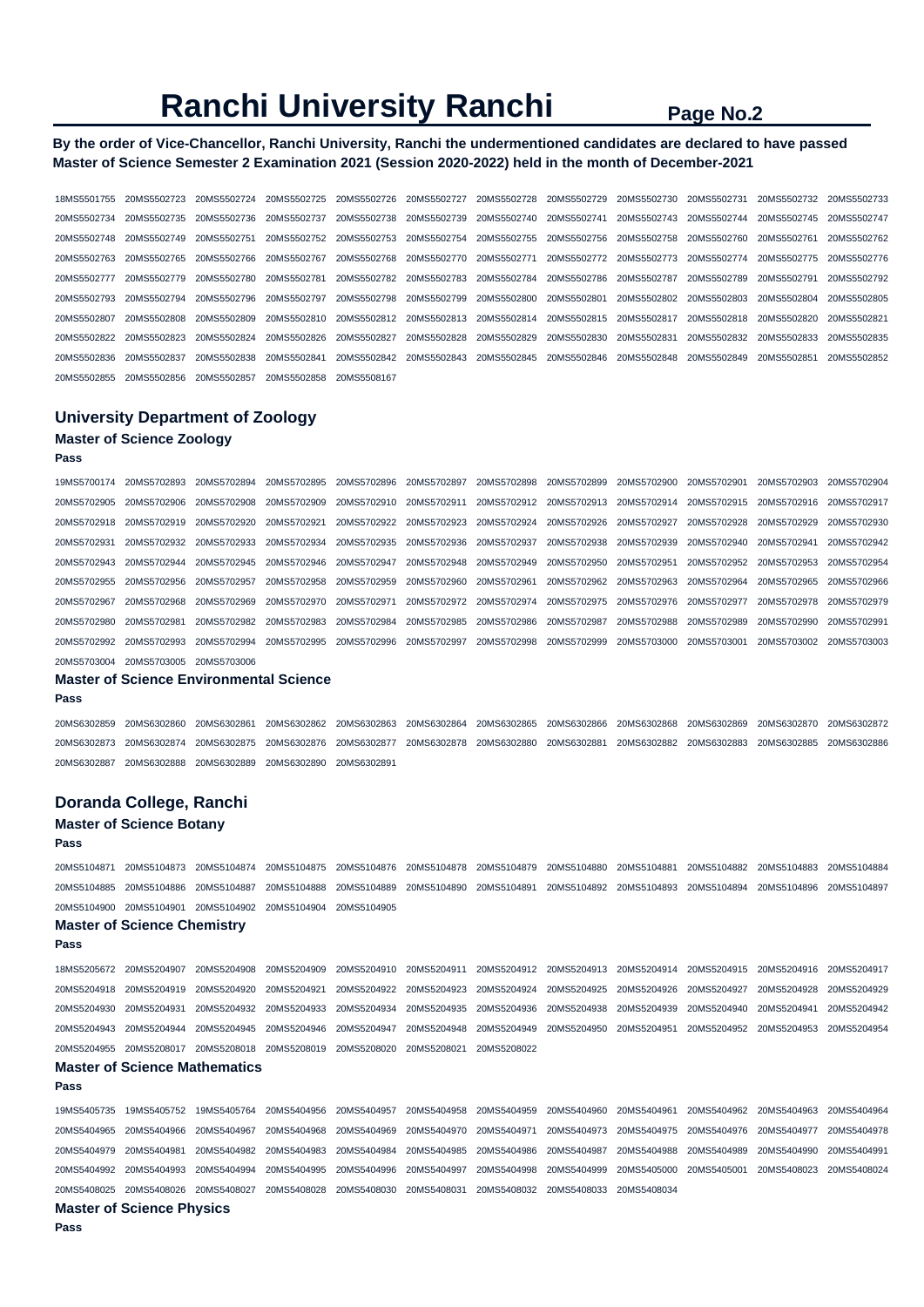# **Ranchi University Ranchi** Page No.3

## **By the order of Vice-Chancellor, Ranchi University, Ranchi the undermentioned candidates are declared to have passed Master of Science Semester 2 Examination 2021 (Session 2020-2022) held in the month of December-2021**

| 19MS5505770                | 19MS5505789                                                                                                                                                 | 19MS5505797                | 19MS5505809                | 19MS5505826                | 20MS5505002                | 20MS5505003                | 20MS5505004                | 20MS5505005                | 20MS5505006                | 20MS5505007                | 20MS5505008                |
|----------------------------|-------------------------------------------------------------------------------------------------------------------------------------------------------------|----------------------------|----------------------------|----------------------------|----------------------------|----------------------------|----------------------------|----------------------------|----------------------------|----------------------------|----------------------------|
| 20MS5505010                | 20MS5505011                                                                                                                                                 | 20MS5505012                | 20MS5505013                | 20MS5505014                | 20MS5505015                | 20MS5505016                | 20MS5505017                | 20MS5505018                | 20MS5505019                | 20MS5505020                | 20MS5505021                |
| 20MS5505022                | 20MS5505023                                                                                                                                                 | 20MS5505024                | 20MS5505025                | 20MS5505026                | 20MS5505027                | 20MS5505028                | 20MS5505029                | 20MS5505030                | 20MS5505031                | 20MS5505032                | 20MS5505033                |
| 20MS5505034                | 20MS5505035                                                                                                                                                 | 20MS5505036                | 20MS5505037                | 20MS5505038                | 20MS5505039                | 20MS5505040                | 20MS5505041                | 20MS5505042                | 20MS5505043                | 20MS5505044                | 20MS5505045                |
|                            | 20MS5505046 20MS5508035                                                                                                                                     | 20MS5508036                |                            |                            |                            |                            |                            |                            |                            |                            |                            |
| Pass                       | <b>Master of Science Zoology</b>                                                                                                                            |                            |                            |                            |                            |                            |                            |                            |                            |                            |                            |
|                            |                                                                                                                                                             |                            |                            |                            |                            |                            |                            |                            |                            |                            |                            |
| 19MS5705838                | 19MS5705842                                                                                                                                                 | 19MS5705851                | 19MS5705859                | 19MS5705881                | 19MS5705885                | 19MS5706951                | 20MS5705047                | 20MS5705048                | 20MS5705049                | 20MS5705050                | 20MS5705051                |
| 20MS5705052                | 20MS5705053                                                                                                                                                 | 20MS5705054                | 20MS5705055                | 20MS5705056                | 20MS5705057                | 20MS5705058                | 20MS5705059                | 20MS5705060                | 20MS5705061                | 20MS5705062                | 20MS5705063                |
| 20MS5705064                | 20MS5705065                                                                                                                                                 | 20MS5705067                | 20MS5705068                | 20MS5705069                | 20MS5705071                | 20MS5705072                | 20MS5705073                | 20MS5705074                | 20MS5705075                | 20MS5705076                | 20MS5705078                |
| 20MS5705079                | 20MS5705080                                                                                                                                                 | 20MS5705081                | 20MS5705082                | 20MS5705083                | 20MS5705084                | 20MS5705085                | 20MS5705086                | 20MS5705087                | 20MS5705088                | 20MS5705089                | 20MS5705090                |
| 20MS5705091                | 20MS5705092                                                                                                                                                 | 20MS5705093                | 20MS5705094                | 20MS5705095                |                            |                            |                            |                            |                            |                            |                            |
|                            | Gossner College, Ranchi                                                                                                                                     |                            |                            |                            |                            |                            |                            |                            |                            |                            |                            |
|                            | <b>Master of Science Botany</b>                                                                                                                             |                            |                            |                            |                            |                            |                            |                            |                            |                            |                            |
| Pass                       |                                                                                                                                                             |                            |                            |                            |                            |                            |                            |                            |                            |                            |                            |
|                            |                                                                                                                                                             |                            |                            | 20MS5107650                | 20MS5108079                |                            |                            |                            |                            |                            |                            |
| Pass                       | <b>Master of Science Chemistry</b>                                                                                                                          |                            |                            |                            |                            |                            |                            |                            |                            |                            |                            |
|                            | 20MS5207652 20MS5207653 20MS5207655 20MS5207656                                                                                                             |                            |                            |                            |                            |                            |                            |                            |                            |                            |                            |
| Pass                       | <b>Master of Science Mathematics</b>                                                                                                                        |                            |                            |                            |                            |                            |                            |                            |                            |                            |                            |
|                            | 20MS5407658 20MS5407659 20MS5407660                                                                                                                         |                            | 20MS5407661                |                            |                            |                            |                            |                            |                            |                            |                            |
| Pass                       | <b>Master of Science Physics</b>                                                                                                                            |                            |                            |                            |                            |                            |                            |                            |                            |                            |                            |
|                            | 20MS5507662 20MS5507663 20MS5507664                                                                                                                         |                            | 20MS5507665                | 20MS5507666 20MS5507667    |                            | 20MS5507668 20MS5507669    |                            | 20MS5507670                | 20MS5507671                |                            |                            |
| Pass                       | <b>Master of Science Zoology</b>                                                                                                                            |                            |                            |                            |                            |                            |                            |                            |                            |                            |                            |
|                            |                                                                                                                                                             |                            |                            |                            |                            |                            |                            |                            |                            |                            |                            |
| 20MS5707673<br>20MS5707686 | 20MS5707674<br>20MS5707687                                                                                                                                  | 20MS5707675<br>20MS5707688 | 20MS5707676<br>20MS5707689 | 20MS5707677<br>20MS5707690 | 20MS5707678<br>20MS5707691 | 20MS5707679<br>20MS5707692 | 20MS5707680<br>20MS5707693 | 20MS5707682<br>20MS5707694 | 20MS5707683<br>20MS5707695 | 20MS5707684<br>20MS5707697 | 20MS5707685<br>20MS5707698 |
|                            |                                                                                                                                                             |                            |                            |                            |                            |                            |                            |                            |                            |                            |                            |
|                            | <b>Birsa College, Khunti</b>                                                                                                                                |                            |                            |                            |                            |                            |                            |                            |                            |                            |                            |
| Pass                       | <b>Master of Science Mathematics</b>                                                                                                                        |                            |                            |                            |                            |                            |                            |                            |                            |                            |                            |
| 19MS5408421                | 19MS5408466                                                                                                                                                 | 19MS5408474                | 19MS5408502                | 19MS5408510                | 20MS5403946                | 20MS5403947                | 20MS5403948                | 20MS5403949                | 20MS5403950                | 20MS5403952                | 20MS5403953                |
| 20MS5403954                | 20MS5403955                                                                                                                                                 | 20MS5403956                | 20MS5403957                | 20MS5403958                | 20MS5403960                | 20MS5403961                | 20MS5403963                | 20MS5403964                | 20MS5403965                | 20MS5403966                | 20MS5403967                |
| 20MS5403968                | 20MS5403969                                                                                                                                                 | 20MS5403971                | 20MS5403973                | 20MS5403974                | 20MS5403975                | 20MS5403976                | 20MS5403977                | 20MS5403978                | 20MS5403979                | 20MS5403980                | 20MS5403981                |
|                            | 20MS5403982 20MS5403983                                                                                                                                     | 20MS5403985                | 20MS5403986                | 20MS5403987                | 20MS5403988                | 20MS5403989                | 20MS5403990                | 20MS5403991                | 20MS5403992                | 20MS5403993                | 20MS5403994                |
| 20MS5403995                | 20MS5403997                                                                                                                                                 | 20MS5403998                | 20MS5403999                | 20MS5404000                | 20MS5404001                | 20MS5404002                | 20MS5404003                | 20MS5404007                | 20MS5404008                | 20MS5404009                | 20MS5404010                |
| 20MS5404011                |                                                                                                                                                             | 20MS5404012 20MS5404013    | 20MS5404014                | 20MS5404016                | 20MS5408067                | 20MS5408068                | 20MS5408069                |                            |                            |                            |                            |
| Pass                       | <b>Master of Science Physics</b>                                                                                                                            |                            |                            |                            |                            |                            |                            |                            |                            |                            |                            |
|                            | 20MS5504017 20MS5504018                                                                                                                                     | 20MS5504019                | 20MS5504020                | 20MS5504021                | 20MS5504022                | 20MS5504023                | 20MS5504024                | 20MS5504025                | 20MS5504026                | 20MS5504027                | 20MS5504029                |
| 20MS5504030                | 20MS5504031                                                                                                                                                 | 20MS5504032                | 20MS5504033                | 20MS5504034                | 20MS5504035                | 20MS5504036                | 20MS5504037                | 20MS5504038                | 20MS5504040                | 20MS5504041                | 20MS5504042                |
| 20MS5504043<br>20MS5504055 | 20MS5504044 20MS5504045                                                                                                                                     |                            | 20MS5504046                | 20MS5504047                | 20MS5504048                | 20MS5504049                | 20MS5504050                | 20MS5504051                | 20MS5504052                | 20MS5504053                | 20MS5504054                |
| Pass                       | <b>Master of Science Zoology</b>                                                                                                                            |                            |                            |                            |                            |                            |                            |                            |                            |                            |                            |
|                            |                                                                                                                                                             |                            |                            |                            |                            |                            |                            |                            |                            |                            |                            |
|                            | 20MS5704057 20MS5704058 20MS5704059 20MS5704060 20MS5704061 20MS5704062 20MS5704063 20MS5704064 20MS5704065 20MS5704066 20MS5704067 20MS5704067 20MS5704068 |                            |                            |                            |                            |                            |                            |                            |                            |                            |                            |

20MS5704070 20MS5704072

## **S.S.Memorial College, Ranchi**